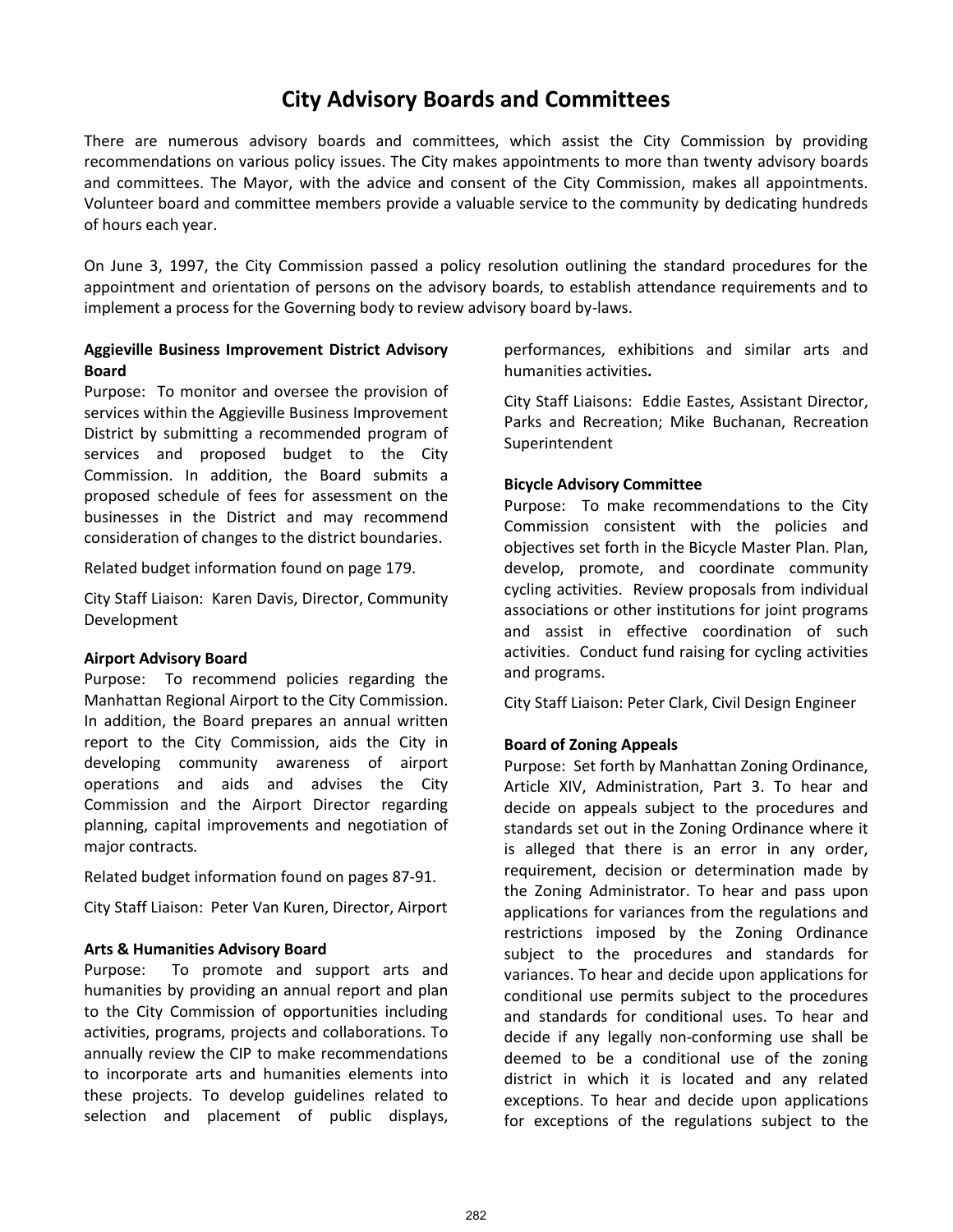procedures and standards for exceptions. To hear and decide all matters referred to it.

Related budget information found on pages 158- 160.

City Staff Liaison: Chad Bunger, Planner, Community Development

#### **Cemetery Board**

Purpose: To make recommendations to the City Commission regarding rules, regulations and improvements to the City's cemeteries through the Parks and Recreation Advisory Board.

City Staff Liaison: Mike Mohler, Cemetery Sexton, Parks and Recreation

## **City Convention and Tourism Committee**

Purpose: To make recommendations to the City Commission and the Convention and Visitors' Bureau regarding the programs and expenditures for promotion of conventions and tourism in the City of Manhattan. For the purpose of promoting conventions and tourism in the City, the City of Manhattan levies a transient guest tax upon guests lodging at Manhattan hotels and motels.

Related budget information found on page 206.

#### **City University Projects Fund Committee**

Purpose: To review recommendations forwarded from the President of Kansas State University for projects and programs that are deemed to have a mutual benefit to both the City and the University. The Committee will make recommendations to the City Commission to budget the projects and programs in the City University Fund.

Related budget information found on page 177-178.

City Staff Liaison: Representative from the City Manager's Office

## **Code Appeals Board**

Purpose: To provide for determination of the suitability of alternate materials and methods of construction or installation in order to provide for reasonable interpretations of the City's building, electrical, plumbing, sign, abatement of dangerous buildings, mechanical, and gas fitting codes.

Related budget information found on pages 96-99.

City Staff Liaison: Brad Claussen, Building Official, Code Services

## **Douglass Center Advisory Board**

Purpose: To make recommendations to the City Commission regarding the operation and annual budget for the operation of the Douglass Community Center. The Board advises the City Commission on the scope and content of programs to be initiated and staff at the Douglass Center. The Board also submits monthly and annual reports regarding operations.

Related budget information found on pages 127- 130.

City Staff Liaison: David Baker, Director, Douglass **Center** 

## **Downtown Business Improvement District Advisory Board**

Purpose: To monitor and oversee the provision of services within the Downtown Business Improvement District. The Board submits a recommended program of services to be performed and provided and a proposed budget to the City Commission. In addition, the Board submits a proposed schedule of fees for assessment on the businesses in the District and may recommend consideration of changes to the district boundaries.

Related budget information found on page 180.

City Staff Liaison: Karen Davis, Director, Community Development

## **Flint Hills Discovery Center Advisory Board**

Purpose: To make recommendations related to the operation of the Flint Hills Discovery Center, or the scope and content of programs and exhibits. To approve an annual report on all Flint Hills Discovery Center activities, programs, and operations developed by the director and submit to the City Commission.

Related budget information found on page 150-153.

City Staff Liaison: Fred Goss, Director, Flint Hills Discovery Center

#### **Historic Resources Board**

Purpose: To encourage the preservation, restoration and rehabilitation of historic properties within the City through the designation of Historic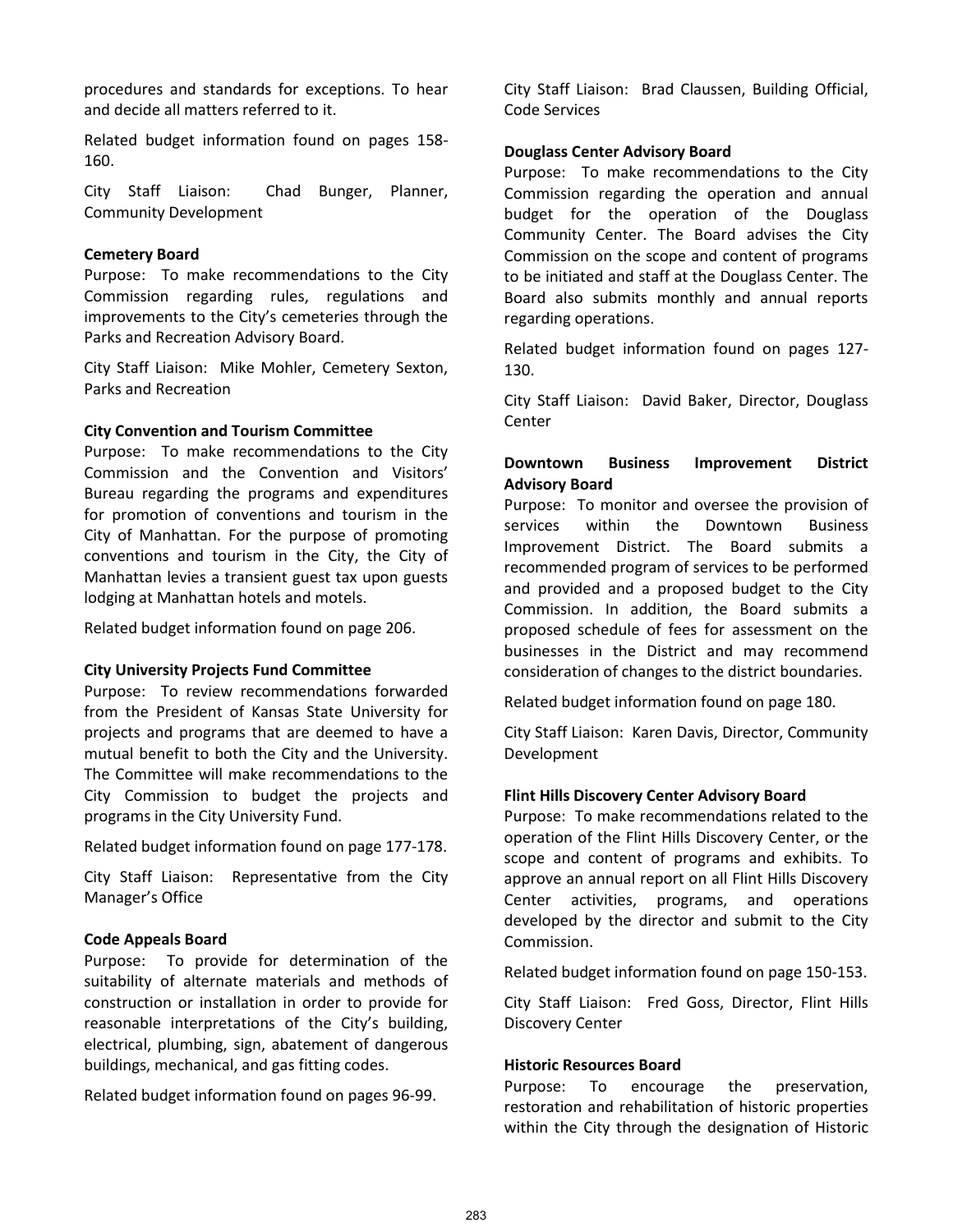Sites, Structures, and Districts as per Ordinance No. 6065. The Board also advises the City Commission on matters related to historic preservation and issues Certificates of Appropriateness on locally designated historic properties.

City Staff Liaison: Kevin Credit, Long Range Planner, Community Development

## **Housing Appeals Board**

Purpose: To protect existing structures in the jurisdiction of the Property Maintenance Code. The Board makes final determinations regarding requests from property owners for variances to the code.

City Staff Liaison: Jim McDiffett, Officer I, Code **Services** 

## **Housing Authority Board of Commissioners**

Purpose: To set the overall goals, objectives, planning, development, operation, and maintenance of the Public Housing and Section 8 programs in the City of Manhattan. To aid in formulating, developing, and updating the Housing Assistance Plan and Admissions and Continued Occupancy Policy. To encourage, assimilate, and coordinate citizen participation in the planning and development of the local Housing plan and program. To carry out other duties as delegated by the local Housing plan and other duties as mandated by the Department of Housing and Urban Development.

## **Human Rights and Services Board**

Purpose: To administer and further the policies of the City Commission regarding civil rights. Duties of the Board are set forth in the City's ordinance on civil rights. These duties generally include addressing complaints alleging unlawful discrimination in employment, public accommodations and housing, and making recommendations to the City Commission regarding human rights and services policies, procedures, and programs which will help foster good will, cooperation and conciliation among the groups and elements of the population of the City of Manhattan.

City Staff Liaison: Larry Hackney, Human Resources Specialist

## **Library Board**

Purpose: To exercise statutory authority to employ a librarian, secure and maintain a suitable site and building for library service, adopt policy for operation, acquire materials and equipment to facilitate modern library service, receive and administer gifts, grants and other revenues, and make annual reports to the state and the municipal governing authority.

Related budget information found on pages 191- 193.

## **Manhattan Urban Area Planning Board**

Purpose: To provide for coordinated planning within a jurisdictional area called the Manhattan Urban Area, which includes the Manhattan City limits and the surrounding urbanizing areas, through an inter-local agreement between the Manhattan City Commission and the Riley County Commission. The focus is to develop, adopt, and update the Comprehensive Land Use Plan and other policy documents for the Board's jurisdictional area, and the formulation of Subdivision and Zoning Regulations for the area. The Board also reviews development applications and planning and zoning proposals and forwards recommendations to the City or County Commission for final action.

Related budget information found on pages 158- 160.

City Staff Liaison: Eric Cattell, Assistant Director for Planning, Community Development

#### **Municipal Audit Committee**

Purpose: To recommend to the City Commissioners an independent Certified Public Accounting firm for the annual audit. To meet with auditors during the annual audit to discuss the auditing process including examination of internal controls. To make recommendations regarding financial documents including annual audited financial statements, financial management policies, and management letters.

City Staff Liaison: Bernie Hayen, Director of Finance

#### **Municipal Band Advisory Board**

Purpose: To make reports and recommendations to the City Commission on all matters referred to it and any other recommendations as the Board